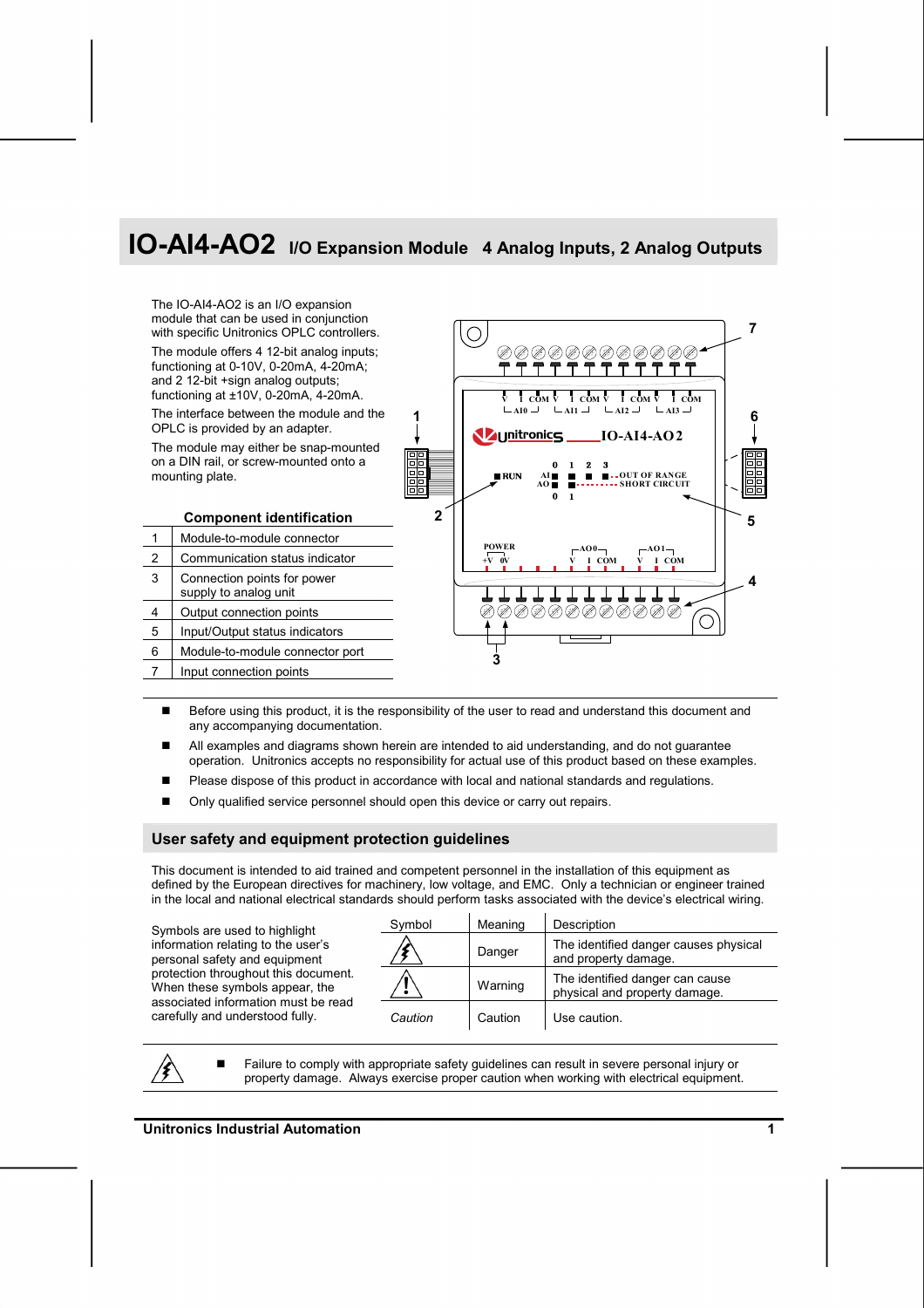- Check the user program before running it.
- Do not attempt to use this device with parameters that exceed permissible levels.
	- Install an external circuit breaker and take appropriate safety measures against short-circuiting in external wiring.

#### **Environmental Considerations**



 Do not install in areas with: excessive or conductive dust, corrosive or flammable gas, moisture or rain, excessive heat, regular impact shocks or excessive vibration.



- Leave a minimum of 10mm space for ventilation between the top and bottom edges of the device and the enclosure walls.
- Do not place in water or let water leak onto the unit.
- Do not allow debris to fall inside the unit during installation.

#### **Mounting the Module**

#### **DIN-rail mounting**

Snap the device onto the DIN rail as shown below; the module will be squarely situated on the DIN rail.



#### **Screw-Mounting**

The figure on the next page is drawn to scale. It may be used as a guide for screw-mounting the module. Mounting screw type: either M3 or NC6-32.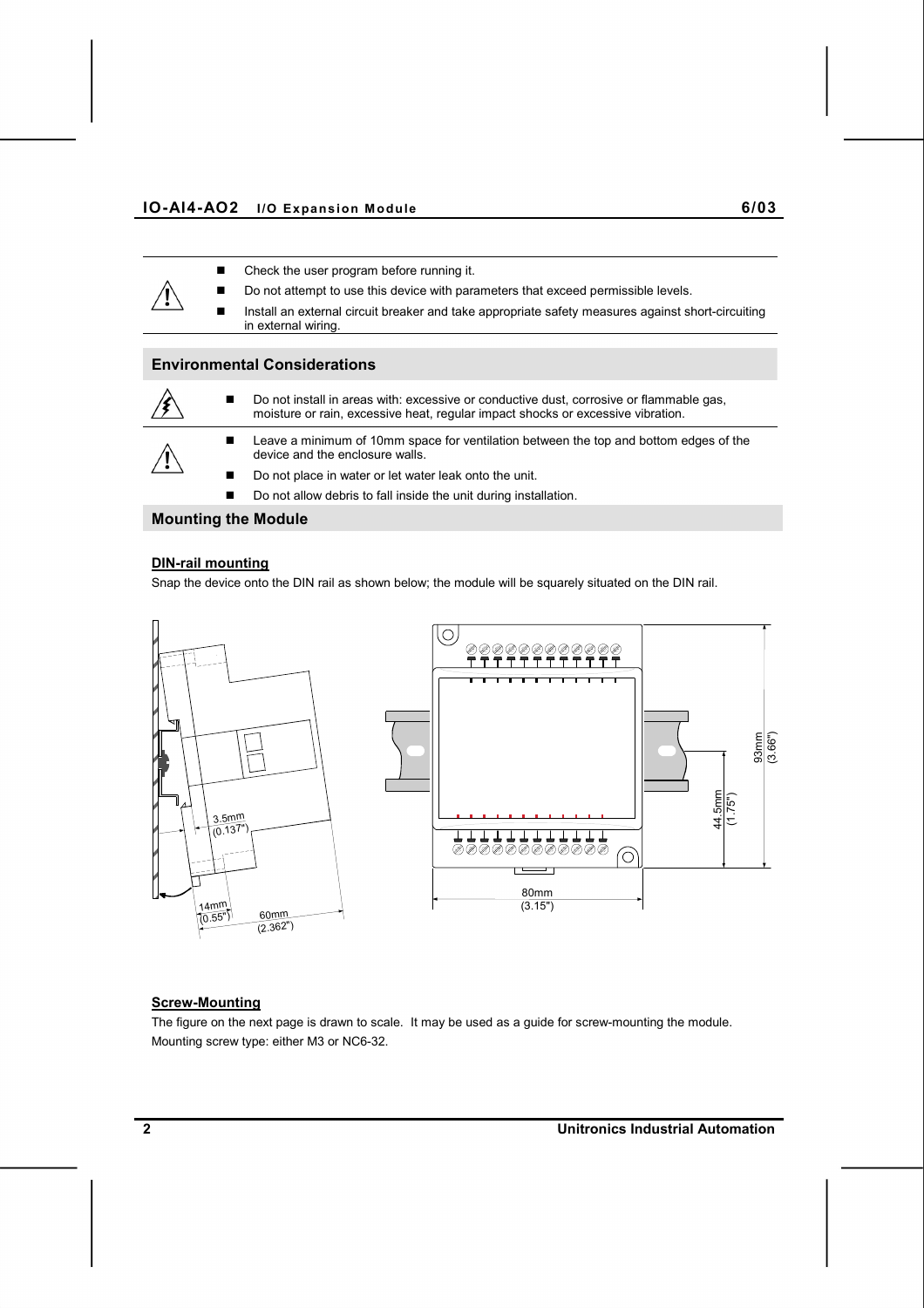

**Unitronics Industrial Automation 3 <b>3**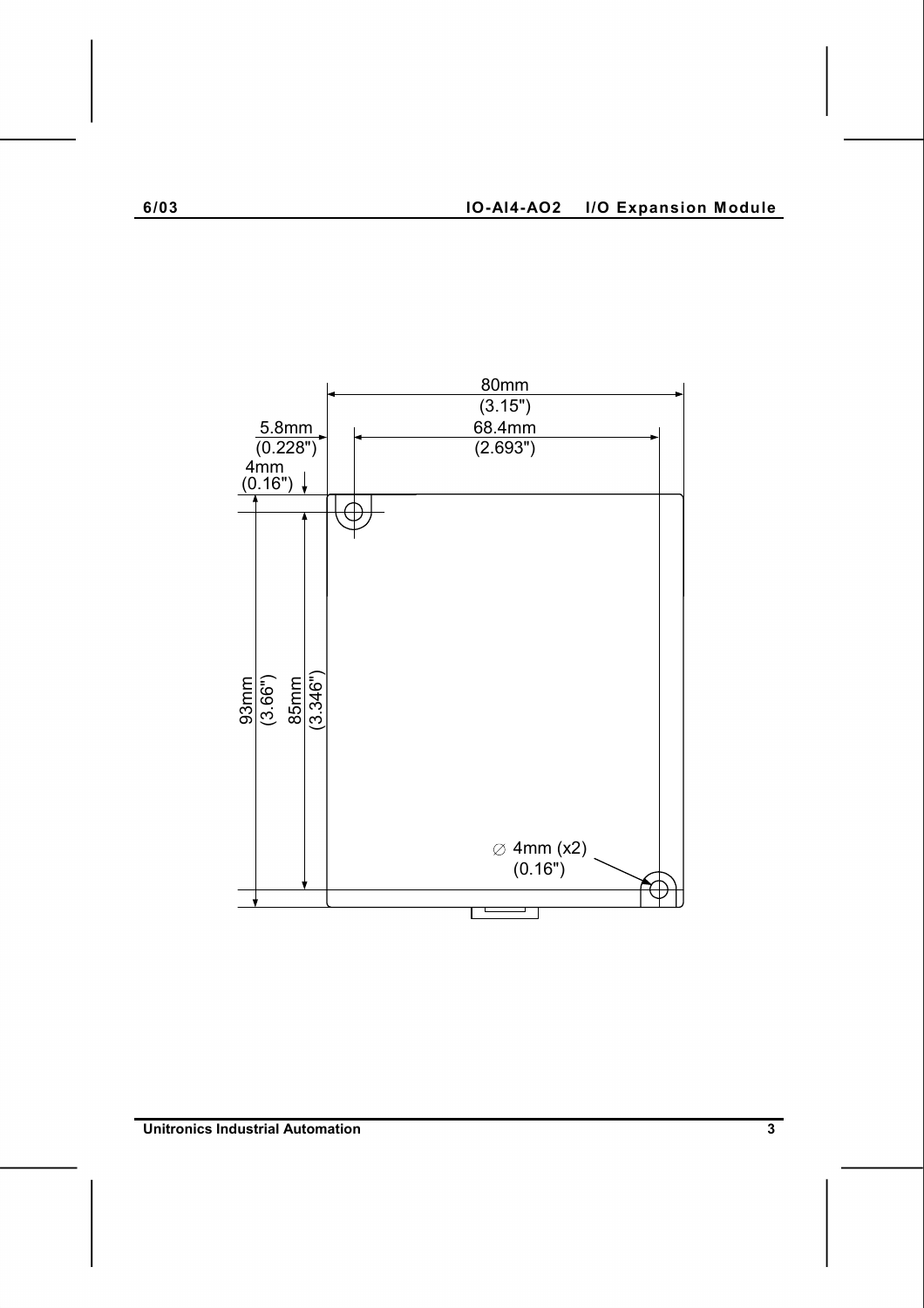#### **Connecting Expansion Modules**

An adapter provides the interface between the OPLC and an expansion module. To connect the I/O module to the adapter or to another module:

**1** Push the module-to-module connector into the port located on the right side of the device.

Note that there is a protective cap provided with the adapter. This cap covers the port of the **final**  I/O module in the system.



 To avoid damaging the system, do not connect or disconnect the device when the power is on.



### **Wiring**  Do not touch live wires. ■ Unused pins should not be connected. Ignoring this directive may damage the device. ■ Do not connect the 'Neutral or 'Line' signal of the 110/220VAC to the device's 0V pin. Double-check all wiring before turning on the power supply.

#### **Wiring Procedures**

Use crimp terminals for wiring; use 26-12 AWG wire (0.13 mm  $^{2}$ –3.31 mm<sup>2</sup>) for all wiring purposes.

- 1. Strip the wire to a length of 7±0.5mm (0.250–0.300 inches).
- 2. Unscrew the terminal to its widest position before inserting a wire.
- 3. Insert the wire completely into the terminal to ensure that a proper connection can be made.
- 4. Tighten enough to keep the wire from pulling free.
- To avoid damaging the wire, do not exceed a maximum torque of 0.5 N·m (5 kgf·m).
- Do not use tin, solder, or any other substance on stripped wire that might cause the wire strand to break.
- Install at maximum distance from high-voltage cables and power equipment.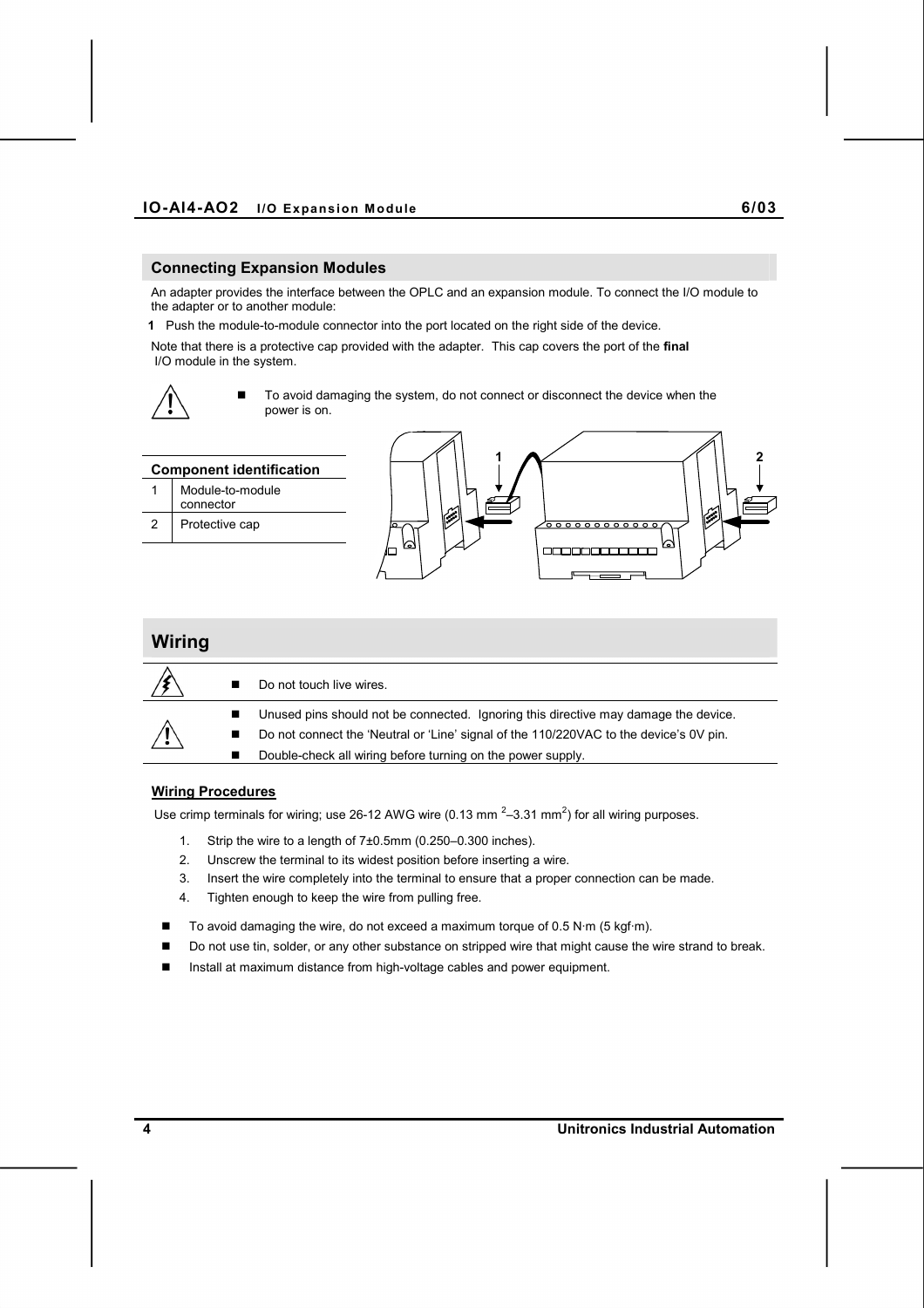#### **6/03 IO-AI4-AO2 I/O Expansion Module**

#### **I/O Wiring—General**

- Input or output cables should not be run through the same multi-core cable or share the same wire.
- Allow for voltage drop and noise interference with input lines used over an extended distance. Use wire that is properly sized for the load.
- The adapter, I/O signals, and module's power supply must be connected to the same 0V signal.
- The COM signals of each I/O are internally connected to the module's 0V.

#### **Analog Inputs**

- Shields should be connected at the signal source.
- Inputs may be wired to work with either current or voltage.

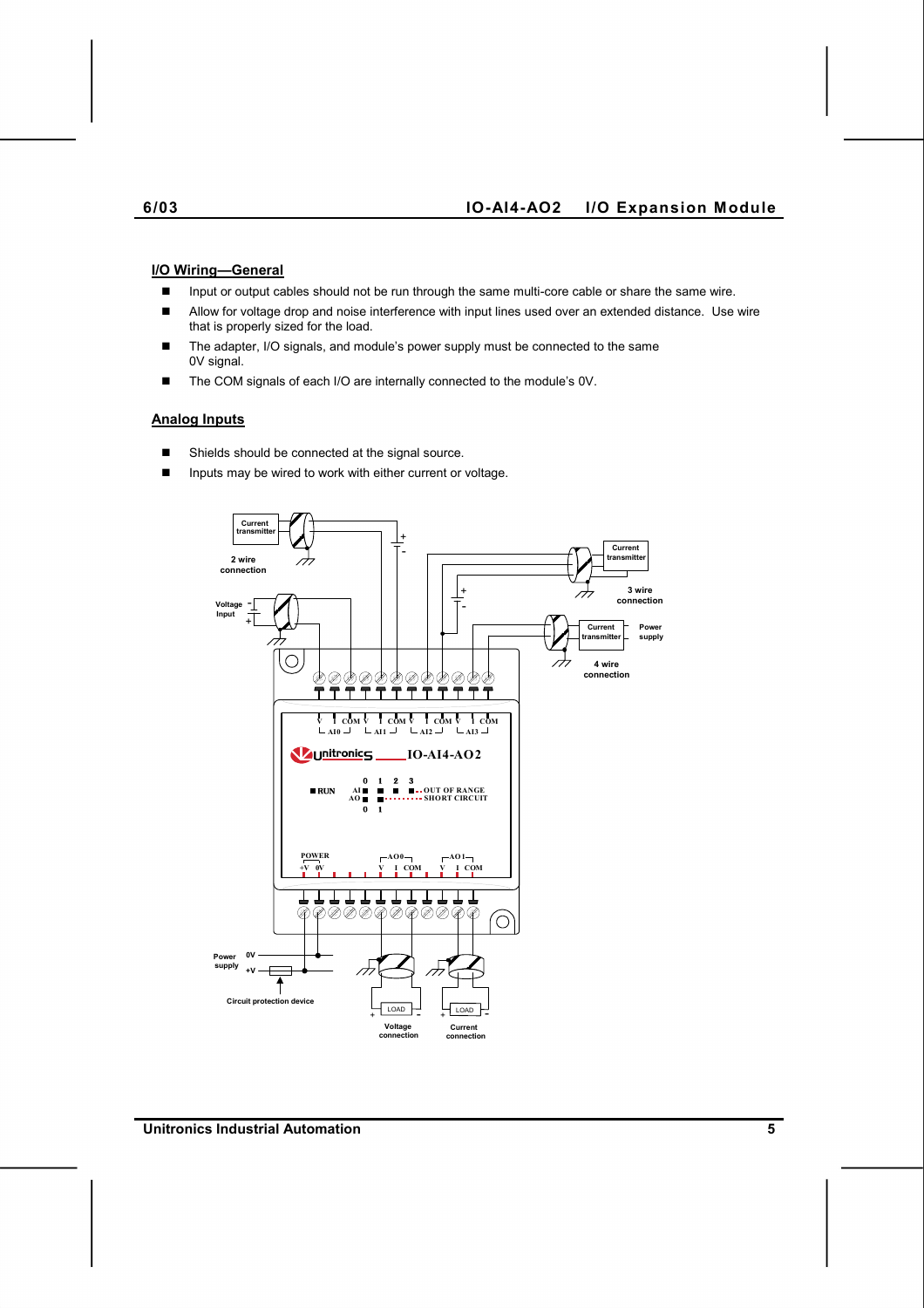#### **Output Wiring**

- Shields should be earthed, connected to the earth of the cabinet.
- Do not connect unused outputs.
- An output can be wired to either current or voltage.
- Do not use current and voltage from the same source channel.

#### **Wiring the Analog Power Supply**

- 1. Connect the "positive" cable to the "+V" terminal, and the "negative" to the "0V" terminal.
- The analog 0V signal must be the same 0V used by the controller's power supply.
- A non-isolated power supply can be used provided that a 0V signal is connected to the chassis.
- Do not connect the 'Neutral' or 'Line' signal of the 110/220VAC to the device's 0V pin.
- In the event of voltage fluctuations or non-conformity to voltage power supply specifications, connect the device to a regulated power supply.



The 24VDC power supply must be turned on and off simultaneously with the controller's power supply.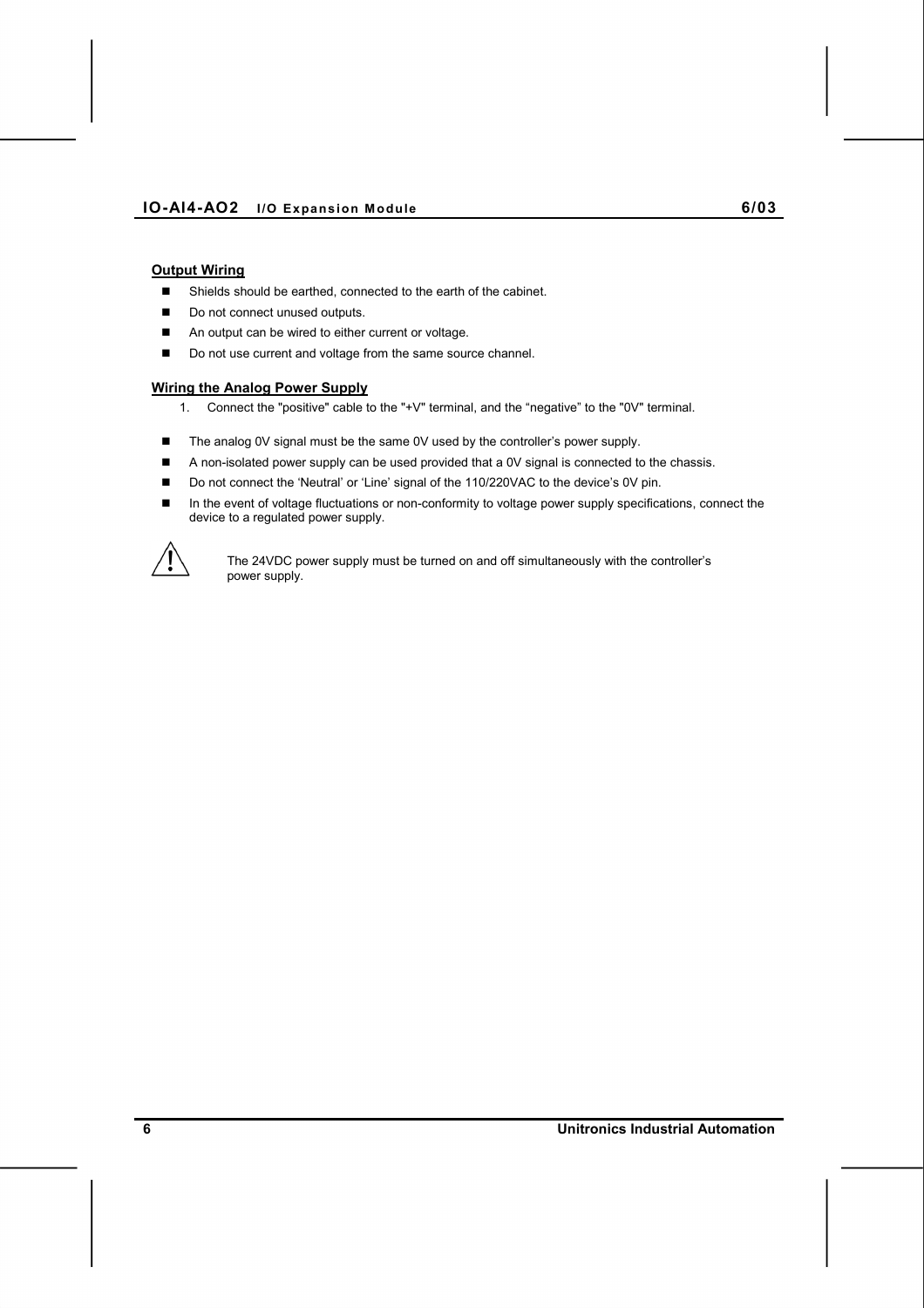### **6/03 IO-AI4-AO2 I/O Expansion Module**

## **IO-AI4-AO2 Technical Specifications**

| Max. current consumption      | 30mA maximum from the adapter's 5VDC                                         |  |
|-------------------------------|------------------------------------------------------------------------------|--|
| Typical power consumption     | $0.1W$ @ 5VDC                                                                |  |
| Status indicator              |                                                                              |  |
| (RUN)                         | Green LED:                                                                   |  |
|                               | -Lit when a communication link is established between module and OPLC.       |  |
|                               | -Blinks when the communication link fails.                                   |  |
| <b>Analog Inputs</b>          |                                                                              |  |
| Number of inputs              | 4 (single-ended)                                                             |  |
| Input range                   | 0-10V, 0-20mA, 4-20mA. See Note 1.                                           |  |
| Conversion method             | Successive approximation                                                     |  |
| Resolution (except at 4-20mA) | 12-bit (4096 units)                                                          |  |
| Resolution at 4-20mA          | 819 to 4095 (3277 units)                                                     |  |
| Conversion time               | 20msec                                                                       |  |
| Input impedance               | $1M\Omega$ -voltage                                                          |  |
|                               | 121.5 $\Omega$ —current                                                      |  |
| Galvanic isolation            | None                                                                         |  |
| Absolute maximum rating       | ±20V—voltage                                                                 |  |
|                               | ±40mA-current                                                                |  |
| Full-scale error              | ±4 LSB (0.1%)                                                                |  |
| Linearity error               | $±1$ LSB (0.025%)                                                            |  |
| Operational error limits      | ±0.4%                                                                        |  |
| <b>Status indicators</b>      | Red LEDs—Lit when the corresponding input is receiving current or voltage in |  |
| (OUT OF RANGE)                | excess of the input range. See Note 2.                                       |  |
| <b>Analog Outputs</b>         |                                                                              |  |
| Number of outputs             | 2 (single-ended)                                                             |  |
| Output range                  | ±10V, 0-20mA, 4-20mA. See Note 1.                                            |  |
| Resolution (except at 4-20mA) | 12-bit (4096 units) + sign                                                   |  |
| Resolution at 4-20mA          | 819 to 4095 (3277 units)                                                     |  |
| Load impedance                | 1k $\Omega$ minimum—voltage                                                  |  |
|                               | $500\Omega$ maximum-current                                                  |  |
| Galvanic isolation            | None                                                                         |  |
| Conversion time               | 5 <sub>msec</sub>                                                            |  |
| Linearity error               | ±0.1%                                                                        |  |
| Operational error limits      | ±0.2%                                                                        |  |
| <b>Status Indicators</b>      |                                                                              |  |
| (SHORT CIRCUIT)               | Red LED—Lit when an output wired to deliver a positive voltage is            |  |
|                               | short-circuited. See Note 3.                                                 |  |
| <b>Analog Power Supply</b>    | 24VDC                                                                        |  |
| Permissible range             | 20.4 to 28.8VDC                                                              |  |
| Max. current consumption      | 75mA@24VDC                                                                   |  |
| <b>Environmental</b>          | IP20/NEMA1                                                                   |  |
| Operating temperature         | 0 $\degree$ to 50 $\degree$ C (32 to 122 $\degree$ F)                        |  |
| Storage temperature           | $-20^{\circ}$ to 60 $^{\circ}$ C (-4 to 140 $^{\circ}$ F)                    |  |
| Relative Humidity (RH)        | 5% to 95% (non-condensing)                                                   |  |
| Dimensions (WxHxD)            | 80mm x 93mm x 60mm (3.15 x 3.66 x 2.362")                                    |  |
| Weight                        | 146.3g (5.15oz.)                                                             |  |
| Mounting                      | Either onto a 35mm DIN-rail or screw- mounted.                               |  |